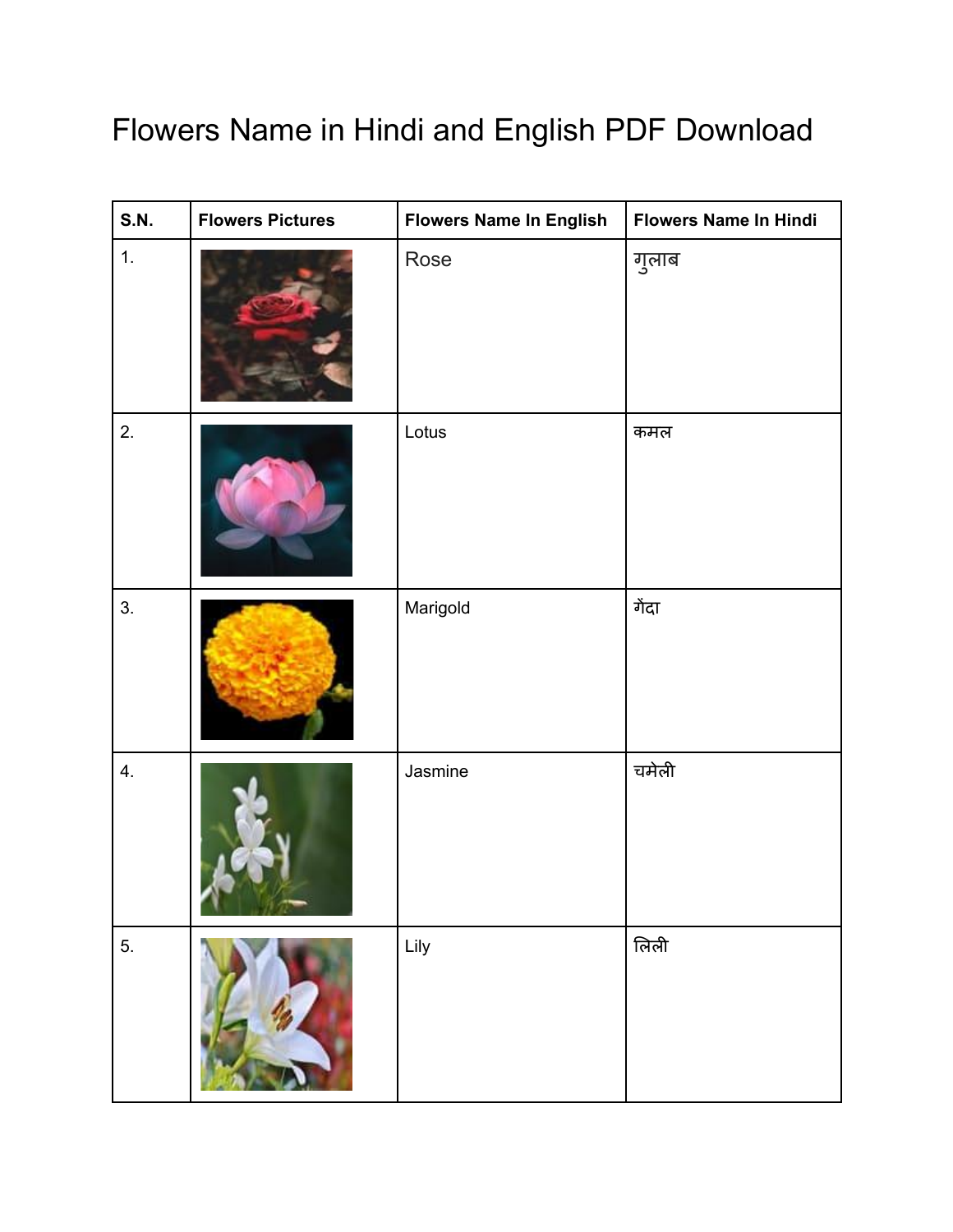| 6.               | Sunflower  | सूरजमुखी   |
|------------------|------------|------------|
| $\overline{7}$ . | Daisy      | गुलबहार    |
| 8.               | Tulip      | कन्द पुष्प |
| 9.               | Murraya    | कामिनी     |
| 10.              | Water Lily | नीलकमल     |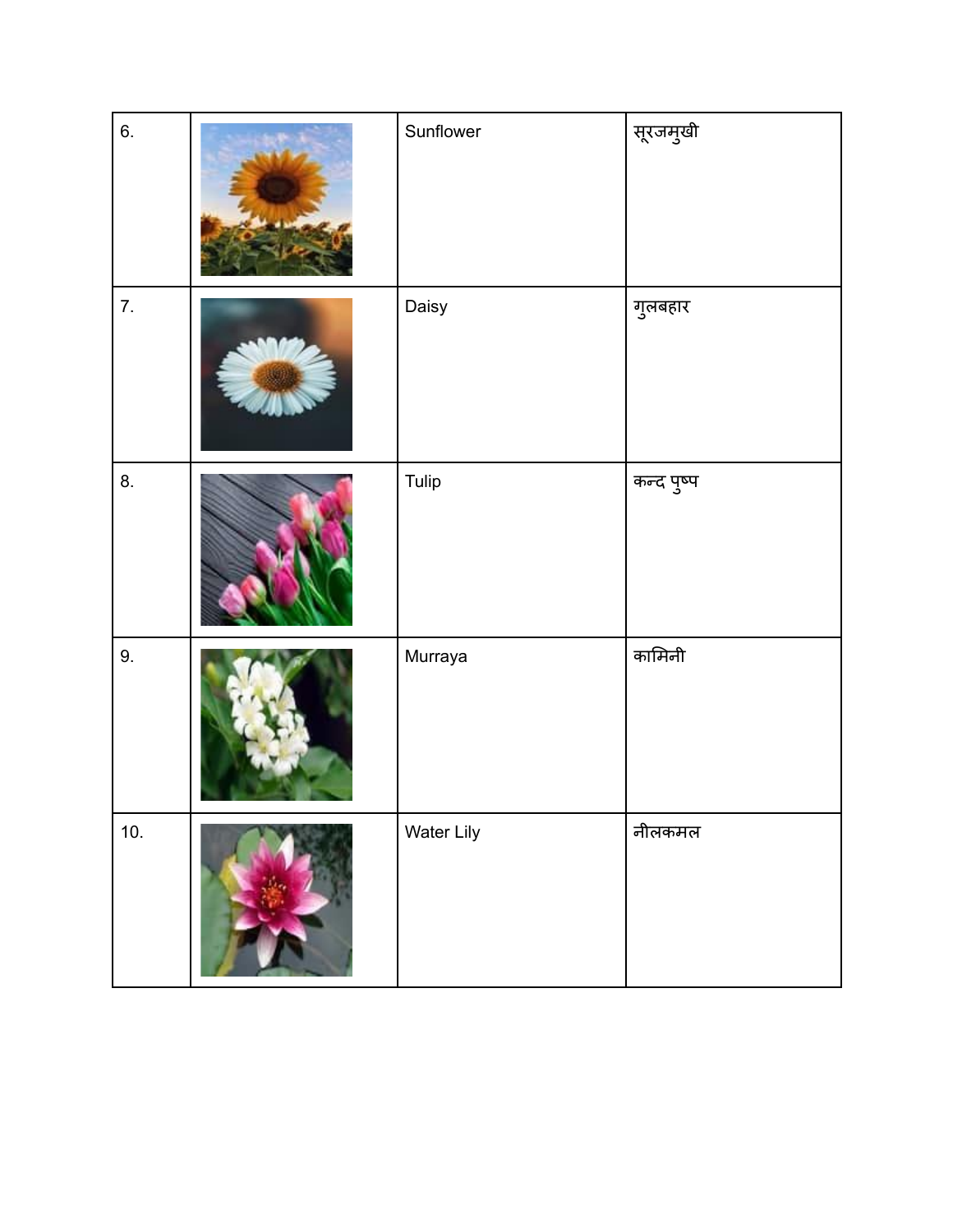| 11. |               | Daffodil                | नरगिस        |
|-----|---------------|-------------------------|--------------|
| 12. |               | Periwinkle              | सदाबहार      |
| 13. |               | Shameplant/Touch Me Not | छूईमूई       |
| 14. |               | Balsam                  | गुल मेहँदी   |
| 15. | $\frac{1}{2}$ | Pot Marigold            | गुले अशर्फ़ी |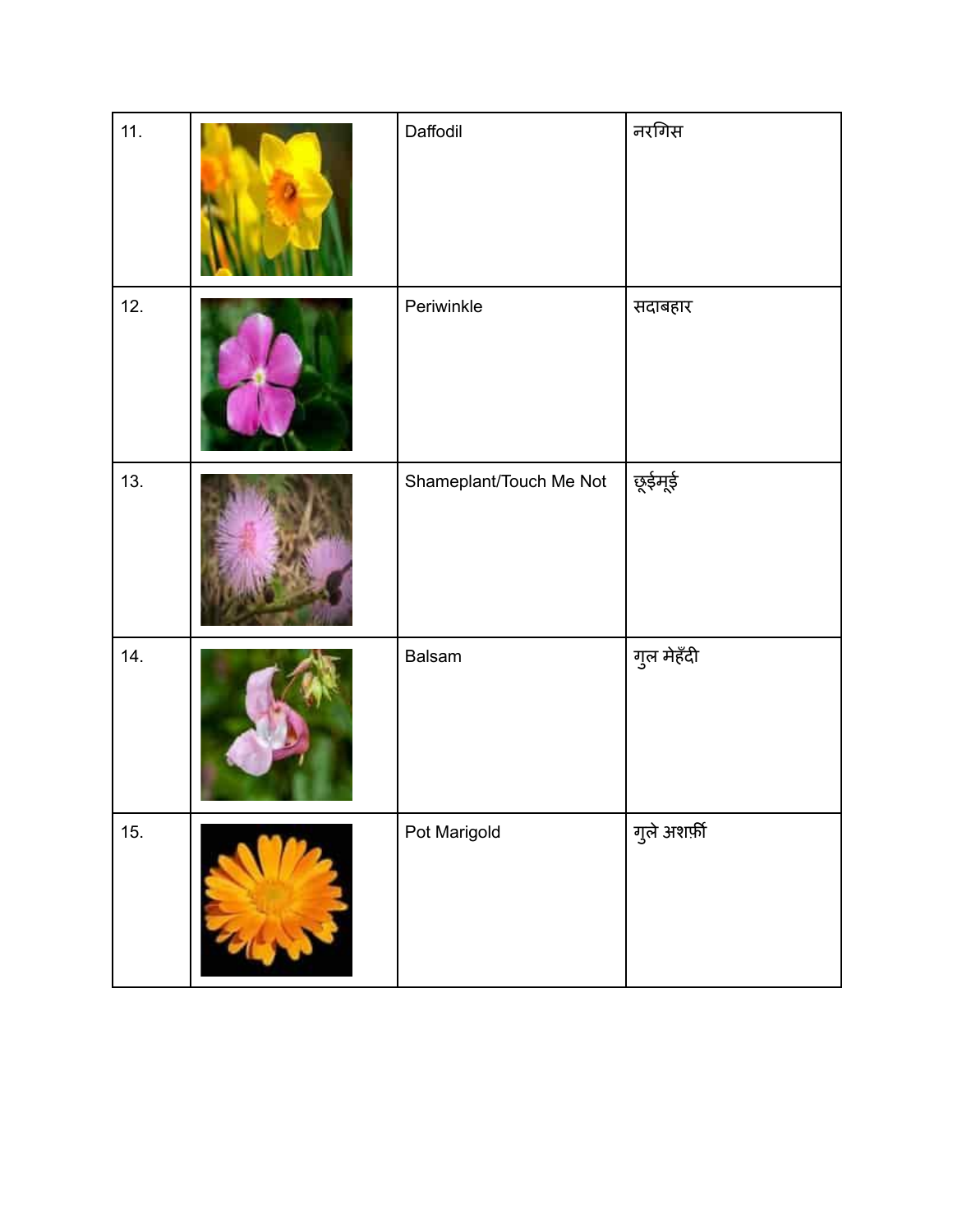| 16. | Gulmohar  | गुलमोहर       |
|-----|-----------|---------------|
| 17. | Flax      | पटसन          |
| 18. | Plumeria  | चम्पा         |
| 19. | Musk Rose | कस्तूरी गुलाब |
| 20. | Hiptage   | माधवी पुष्प   |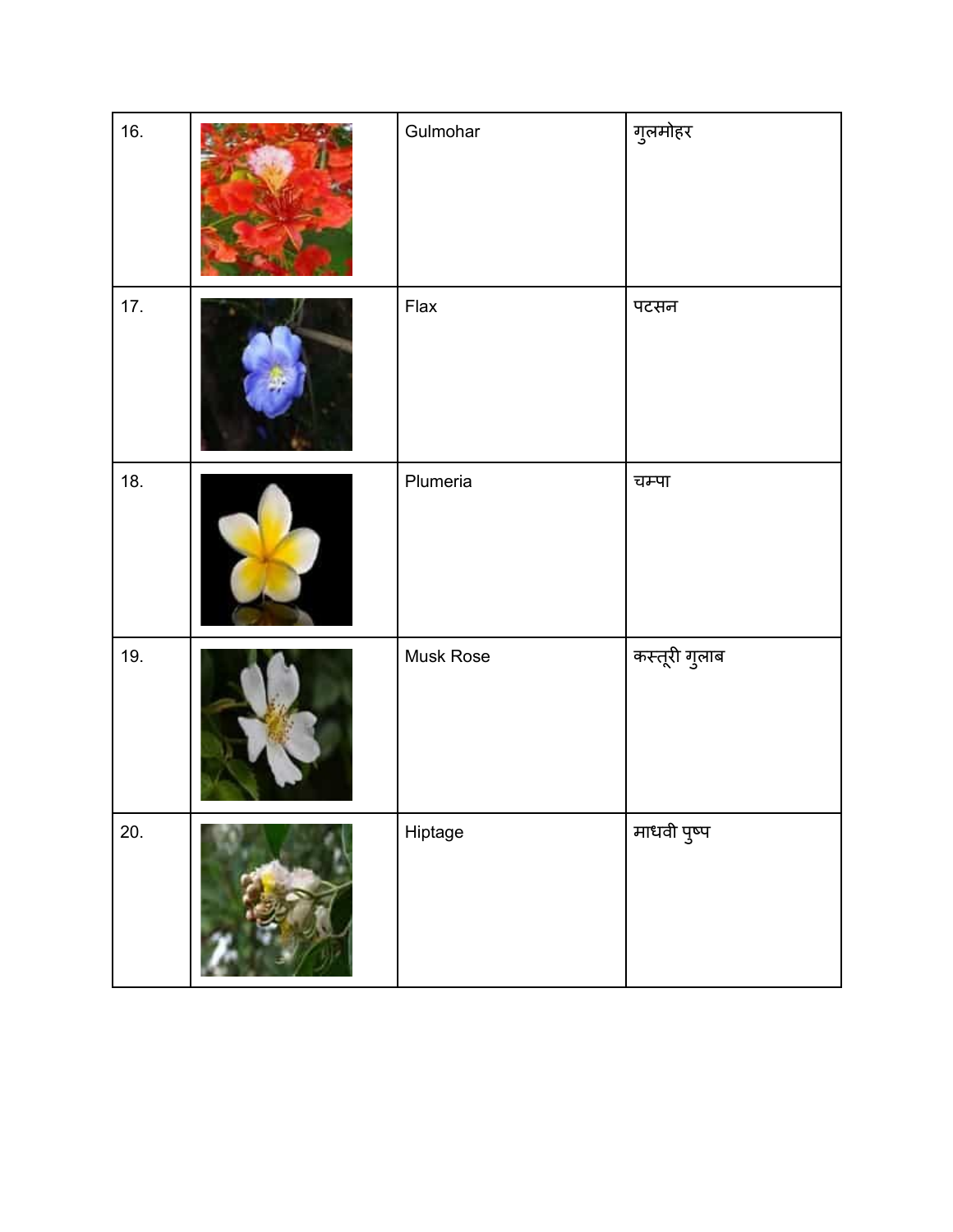| 21. | Poppy      | अफीम के फूल |
|-----|------------|-------------|
| 22. | Primrose   | बसंती गुलाब |
| 23. | Bluestar   | असोनिया     |
| 24. | Windflower | Windflower  |
| 25. | Mogra      | मोगरा       |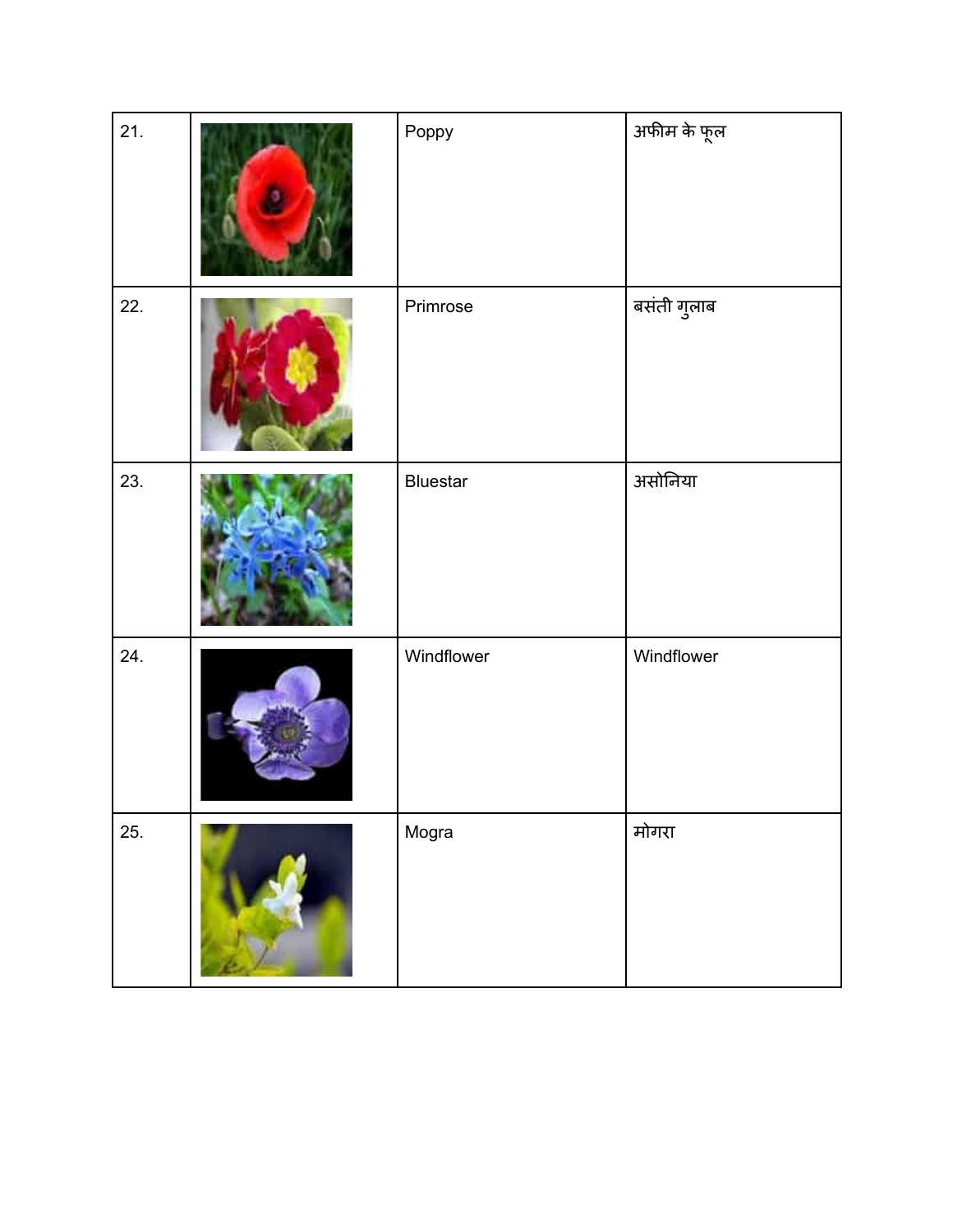| 26. | <b>Butterfly Pea</b>   | अपराजिता      |
|-----|------------------------|---------------|
| 27. | Star Jasmine           | कुंद पुष्प    |
| 28. | Night Blooming Jasmine | रात की रानी   |
| 29. | Hibiscus               | गुड़हल का फूल |
| 30. | Yellow Oleander        | पीला कनेर     |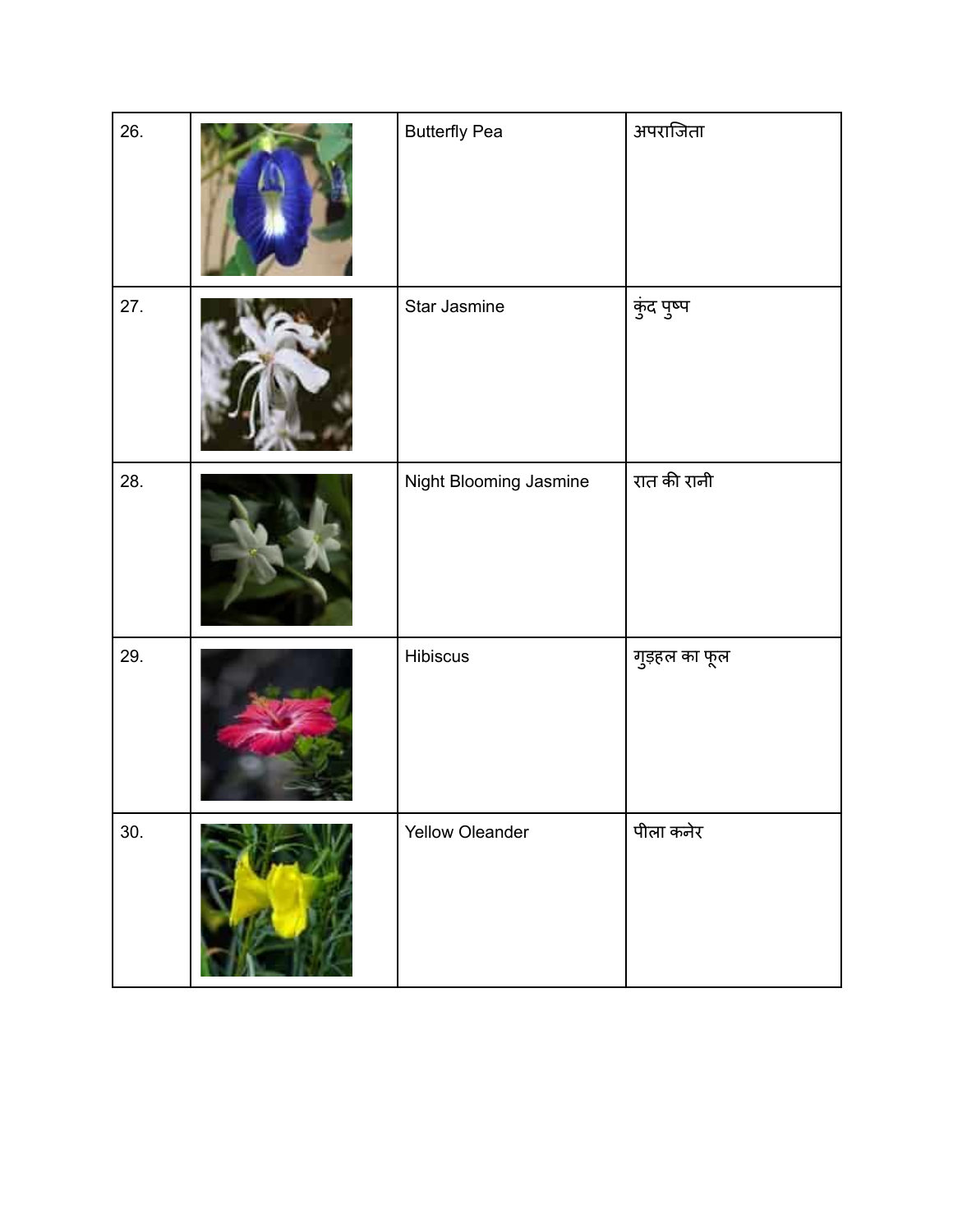| 31. | Saffron        | केसर           |
|-----|----------------|----------------|
| 32. | Cherry Blossom | Cherry Blossom |
| 33. | Buttercup      | बटरकप          |
| 34. | Celosia        | कलगी           |
| 35. | Red Lotus      | कुमुद          |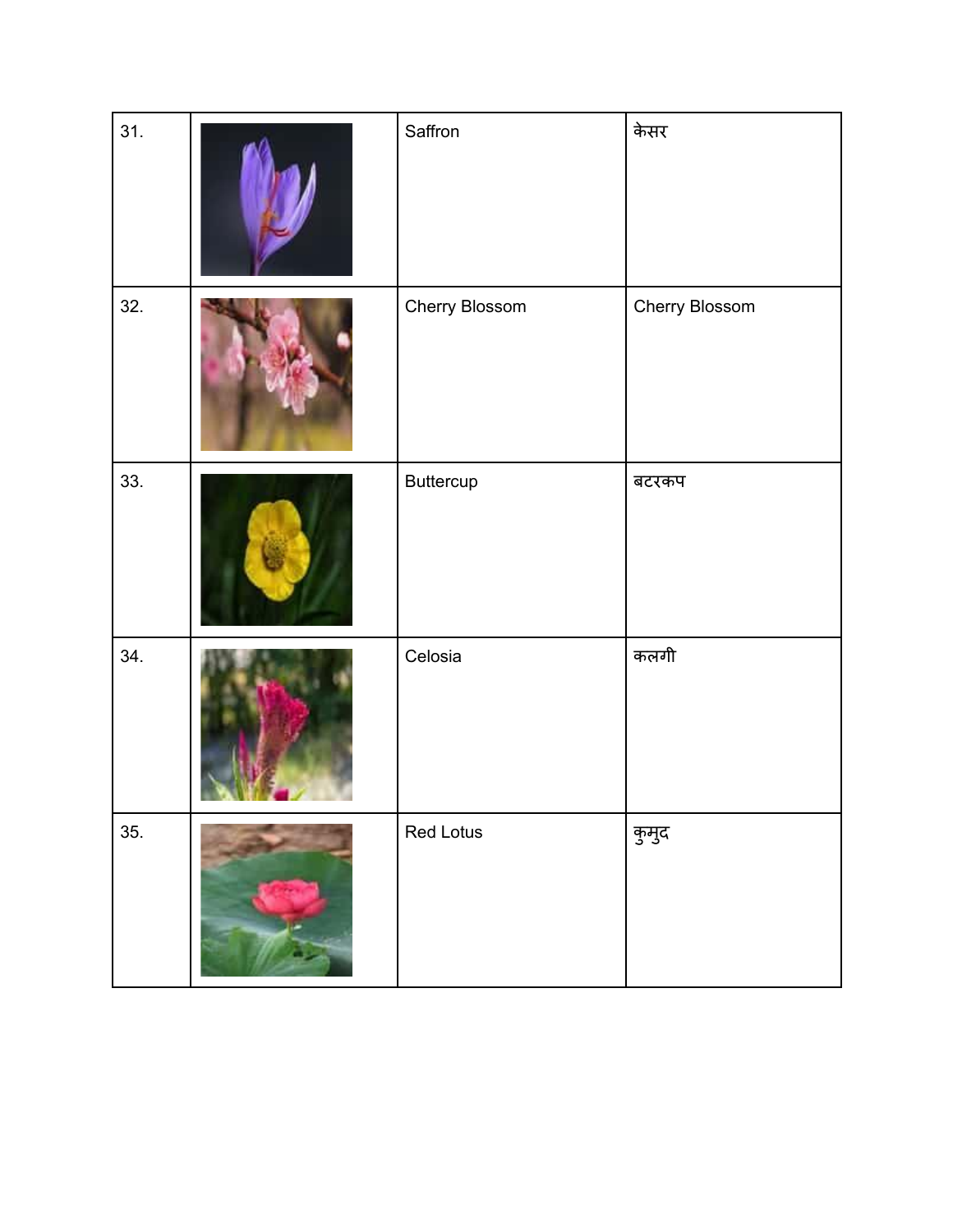| 36. | Pomegranate flower | अनार का फूल |
|-----|--------------------|-------------|
| 37. | Orchid             | ऑर्किड      |
| 38. | Lilac              | बकाइन       |
| 39. | Glory Lily         | बचनाग       |
| 40. | Tuberose           | रजनीगंधा    |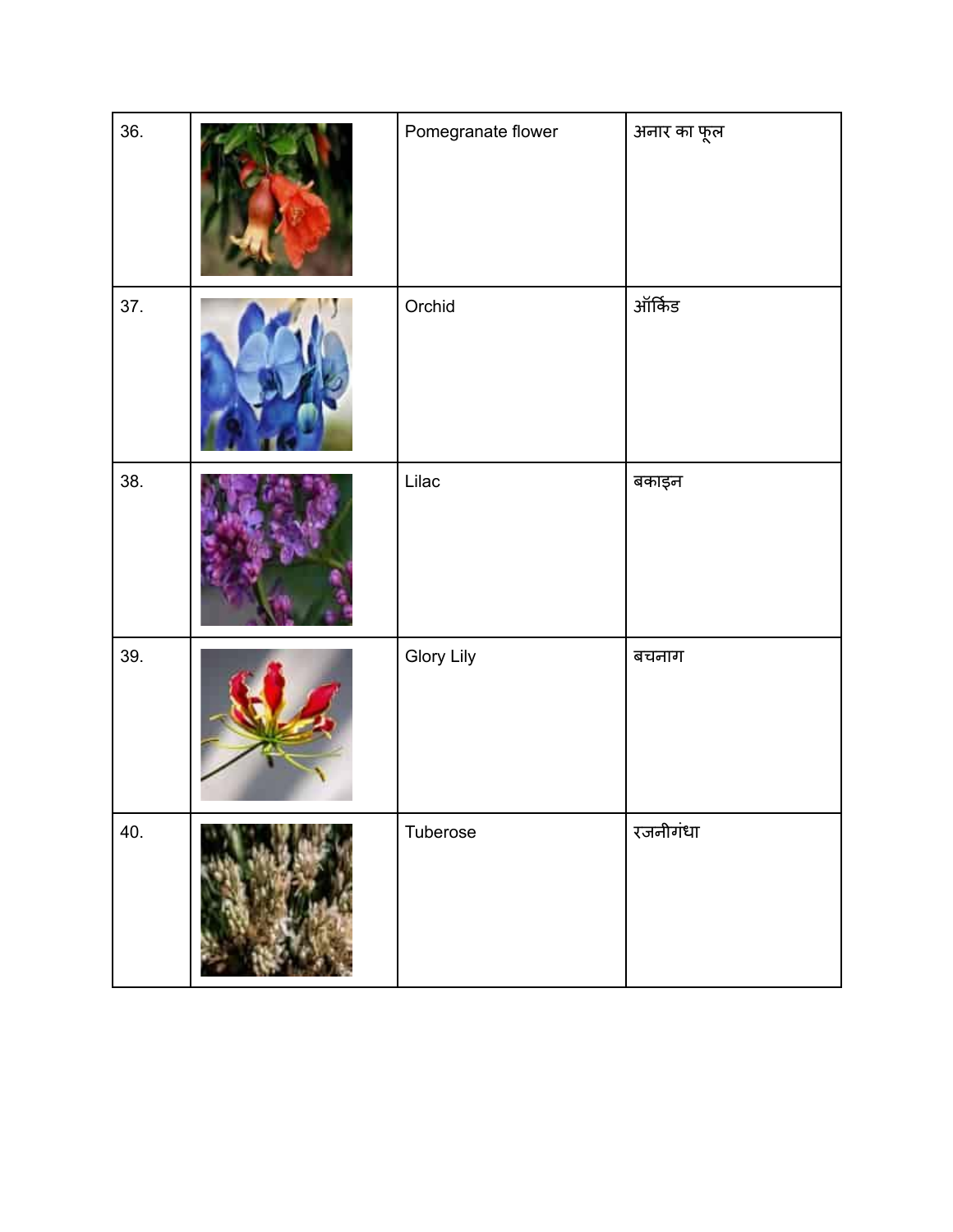| 41. | Bluebell       | घंटिका      |
|-----|----------------|-------------|
| 42. | Indigo Flower  | नील पुष्प   |
| 43. | Chandramallika | गुलदाउदी    |
| 44. | Pansy          | बनफूल       |
| 45. | Acacia Flower  | बबूल का फूल |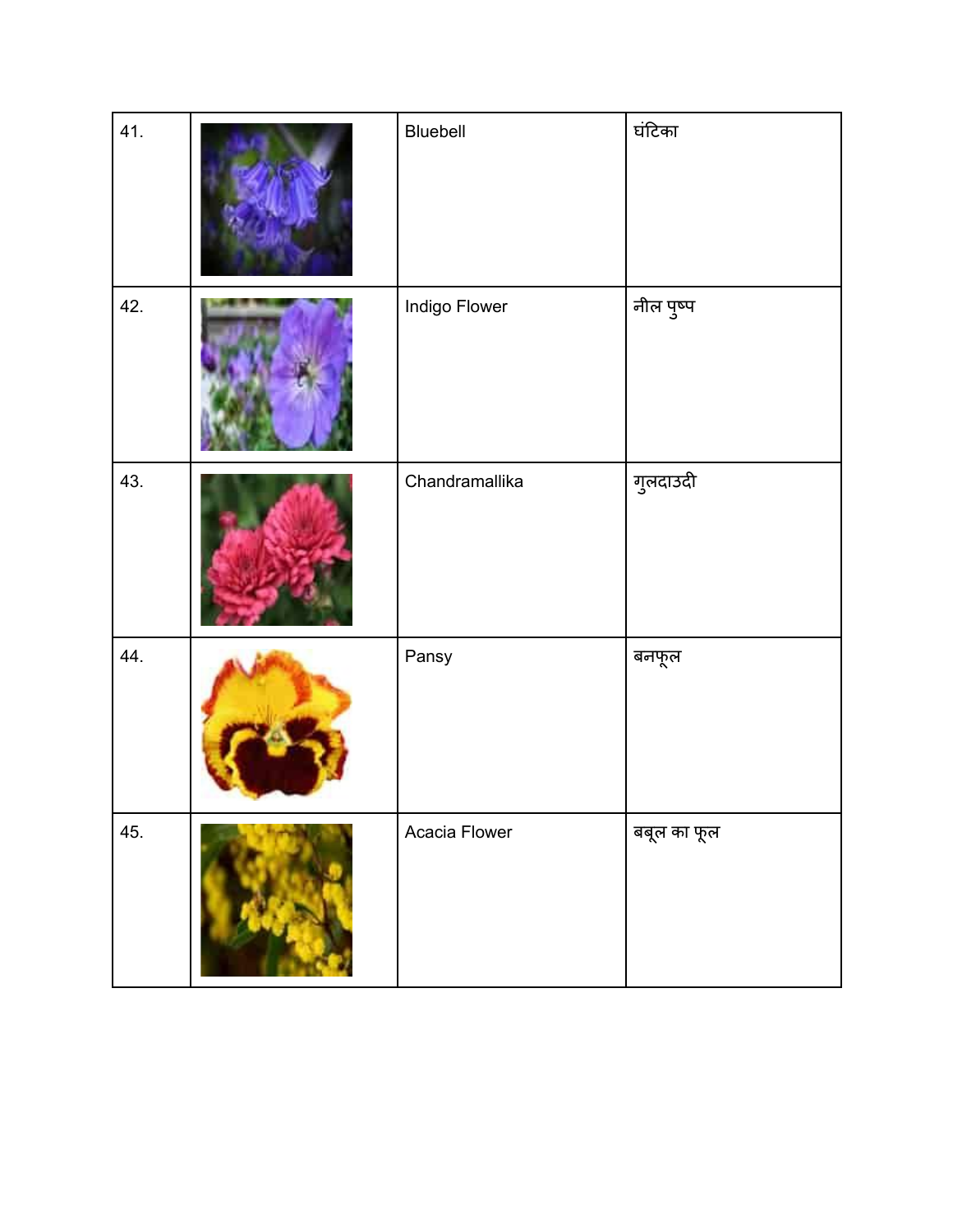| 46. | Golden Shower   | अमलतास       |
|-----|-----------------|--------------|
| 47. | Morning Glory   | महिमा फूल    |
| 48. | Iris            | आइरीस फूल    |
| 49. | Hollyhock       | गुलखैरु      |
| 50. | Mountain Laurel | पहाड़ की हूर |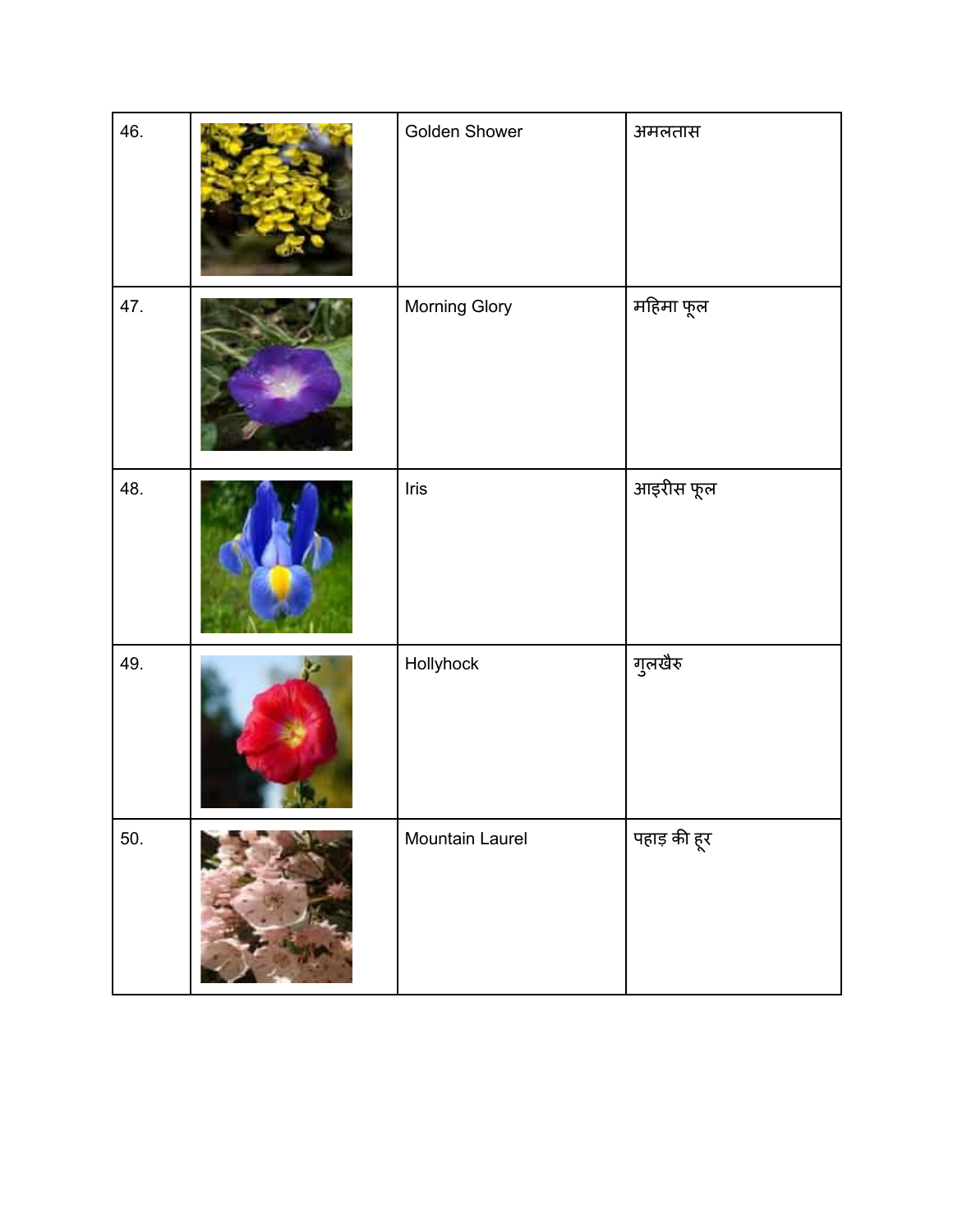| 51. | Amaranth Flower | चौलाई का फ <mark>ू</mark> ल |
|-----|-----------------|-----------------------------|
| 52. | Calla Lily      | सर्वज्जय                    |
| 53. | Camellia        | कमीलया फूल                  |
| 54. | Carnation       | गुलनार                      |
| 55. | Ashok           | सीता अशोक                   |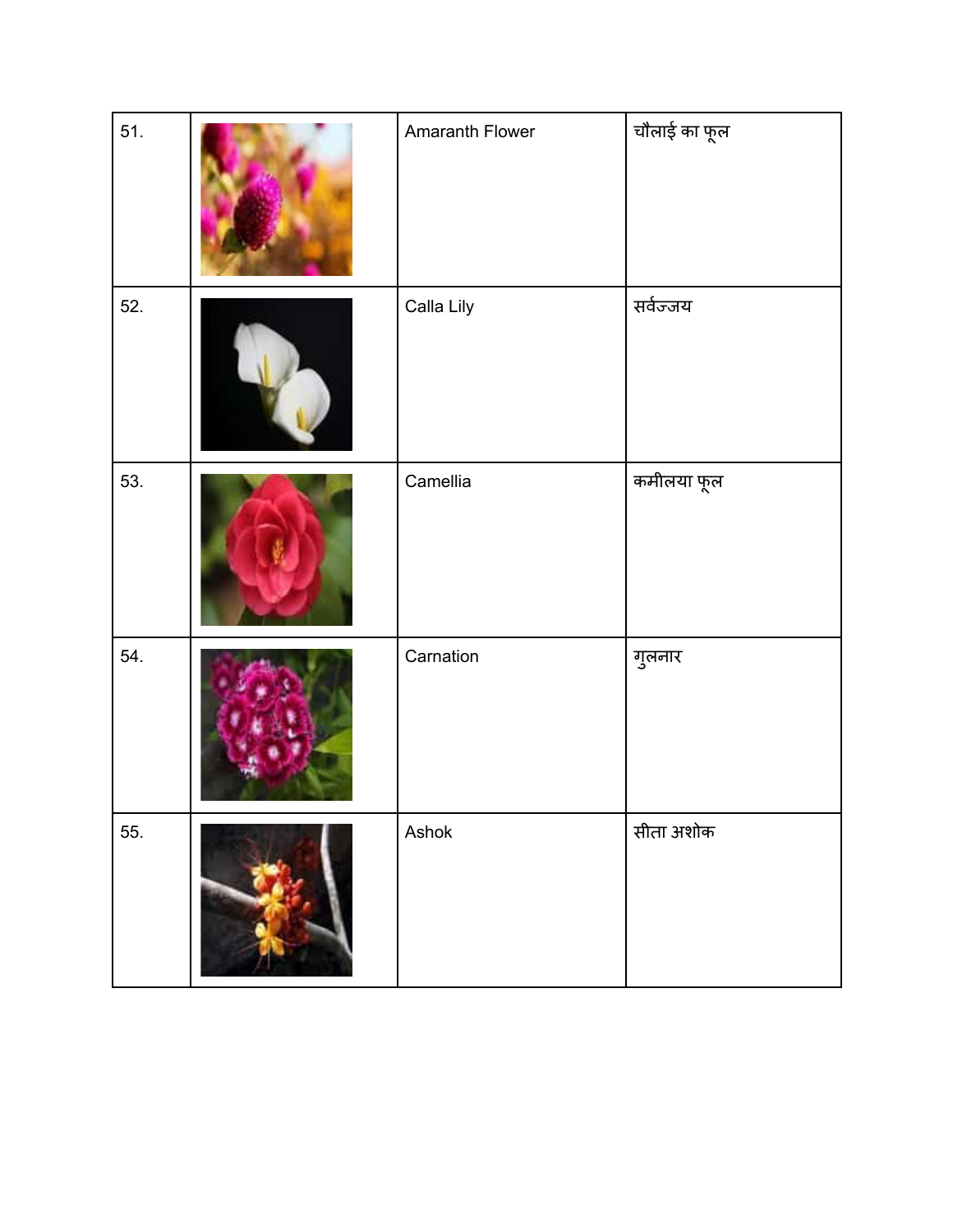| 56. | Crossandra          | अबोली     |
|-----|---------------------|-----------|
| 57. | Scarlet Milkweed    | काकतुण्डी |
| 58. | <b>Sweet Violet</b> | बनफशा     |
| 59. | <b>Indian Tulip</b> | पारस पीपल |
| 60. | Lavender            | लैवेंडर   |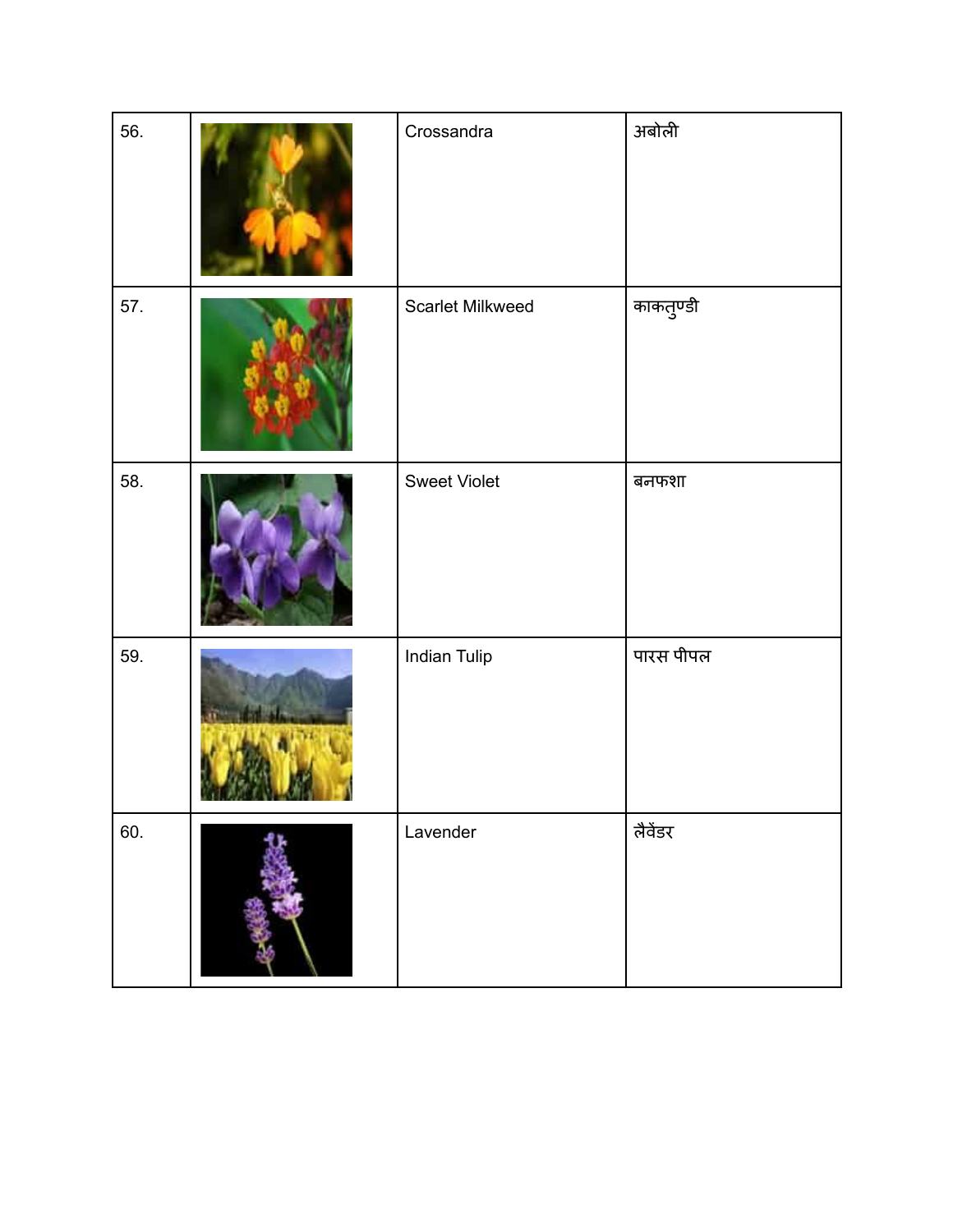| 61. | Asiatic Lily        | एशियाई लिली |
|-----|---------------------|-------------|
| 62. | Crape Jasmine       | चांदनी      |
| 63. | Cypress             | सरू         |
| 64. | <b>Yellow Bells</b> | गोरी-चोरी   |
| 65. | <b>Yellow Bells</b> | गोरी-चोरी   |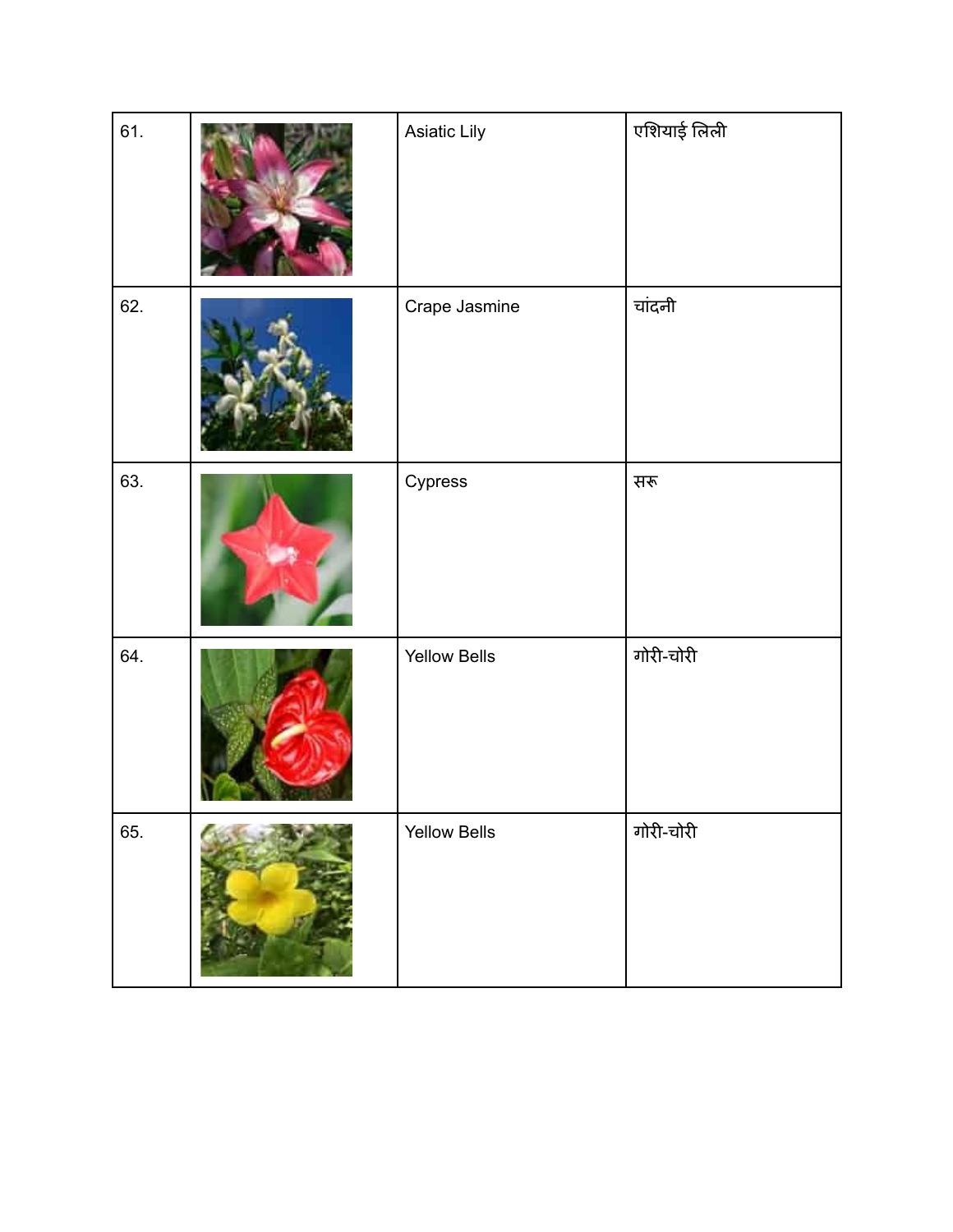| 66. | Gladiolus        | ग्लेडियोलस |
|-----|------------------|------------|
| 67. | Peony            | पियोनिया   |
| 68. | Cobra Saffron    | नागकेसर    |
| 69. | Night Jasmine    | हरसिंगार   |
| 70. | Aloe Vera Flower | घृत कुमारी |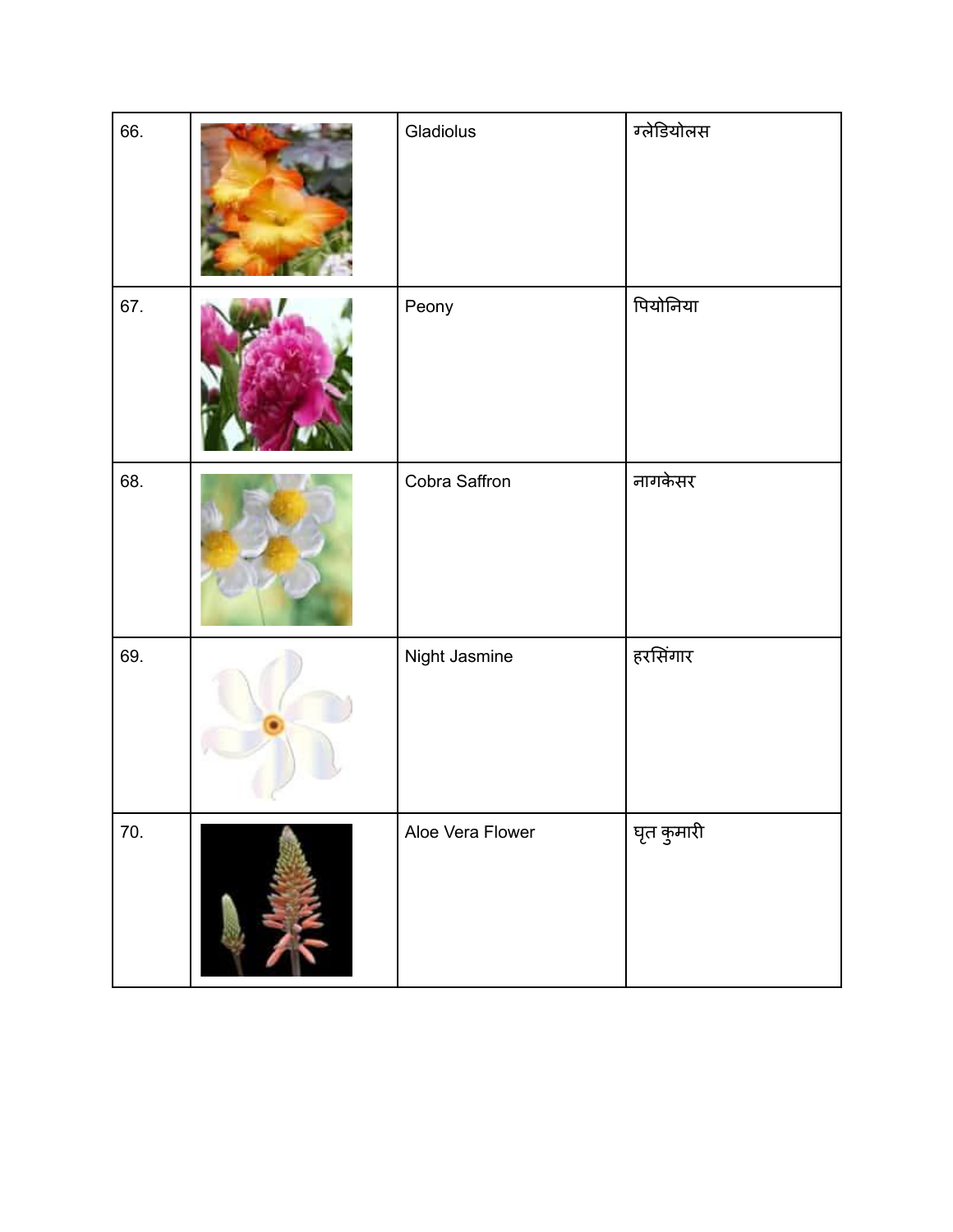| 71. | Spanish Cherry    | मौलसरी  |
|-----|-------------------|---------|
| 72. | <b>Coral Tree</b> | पारिजात |
| 73. | Crinum Lily       | नागदमनी |
| 74. | Stramonium        | धतुरा   |
| 75. | Flame of Forest   | पलाश    |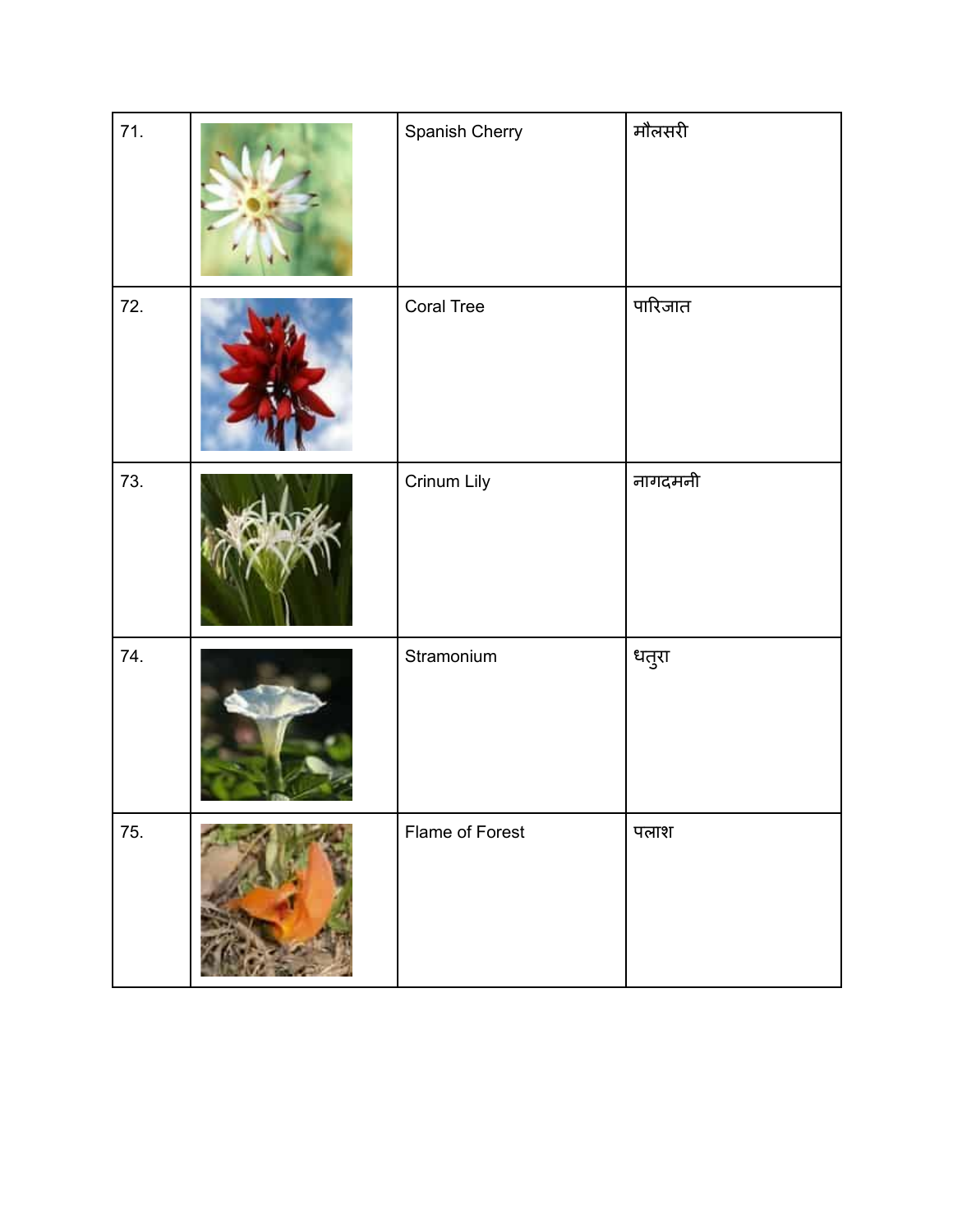| 76. | Bougainvillea         | बूगनबेल           |
|-----|-----------------------|-------------------|
| 77. | <b>Foxtail Orchid</b> | द्रौपदी माला      |
| 78. | Zombi Pea Flower      | जंगली मूंग का फूल |
| 79. | Peacock Flower        | गुलेतूरा फूल      |
| 80. | Aconite               | बच्छनाभ           |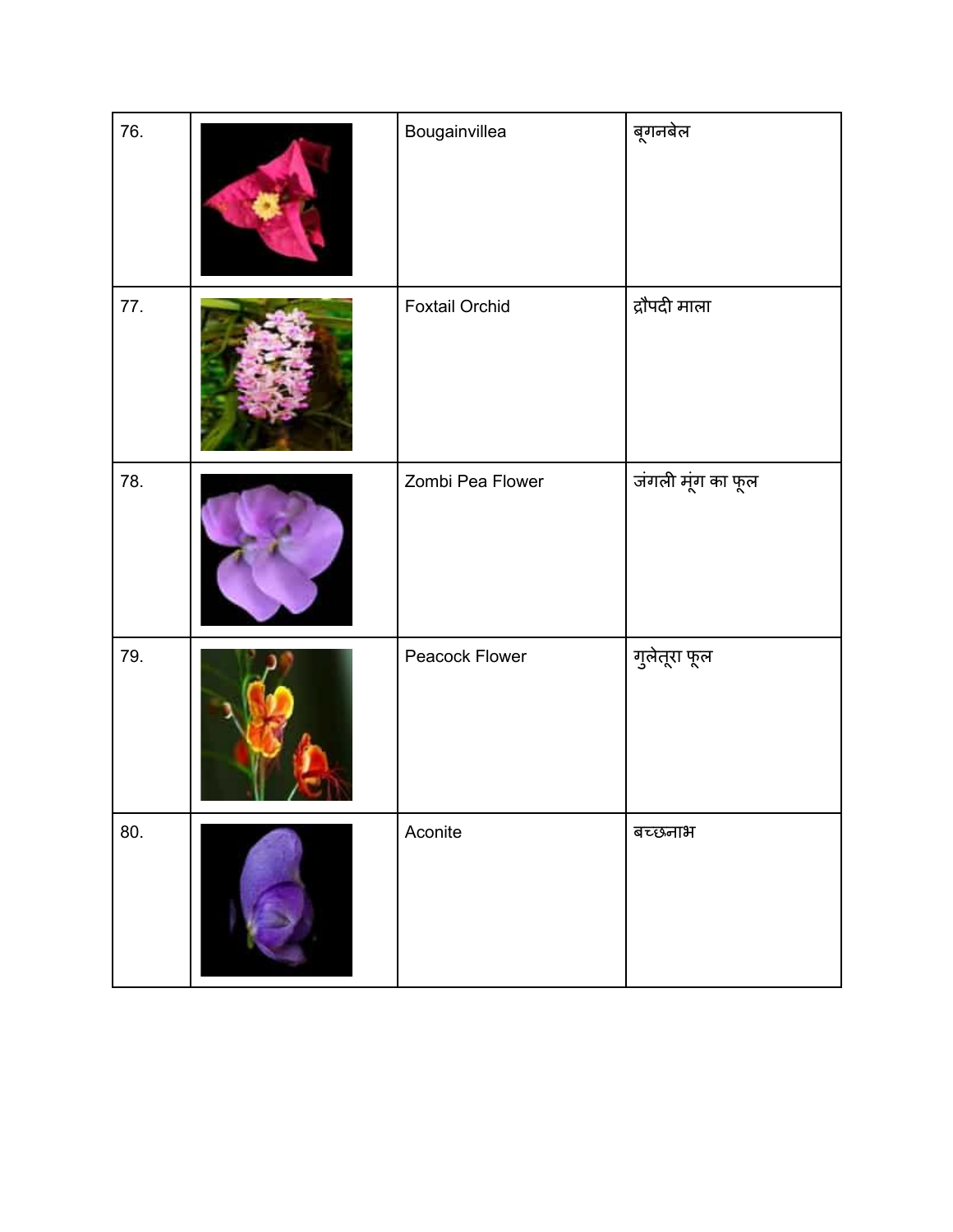| 81. | Crown Flower          | सफ़ैद आक         |
|-----|-----------------------|------------------|
| 82. | Gloxinia              | ग्लोबिनिया फूल   |
| 83. | Zinnia                | झिननिया          |
| 84. | Lantana               | राईमुनिया        |
| 85. | <b>Bleeding Heart</b> | रक्त केतकी पुष्प |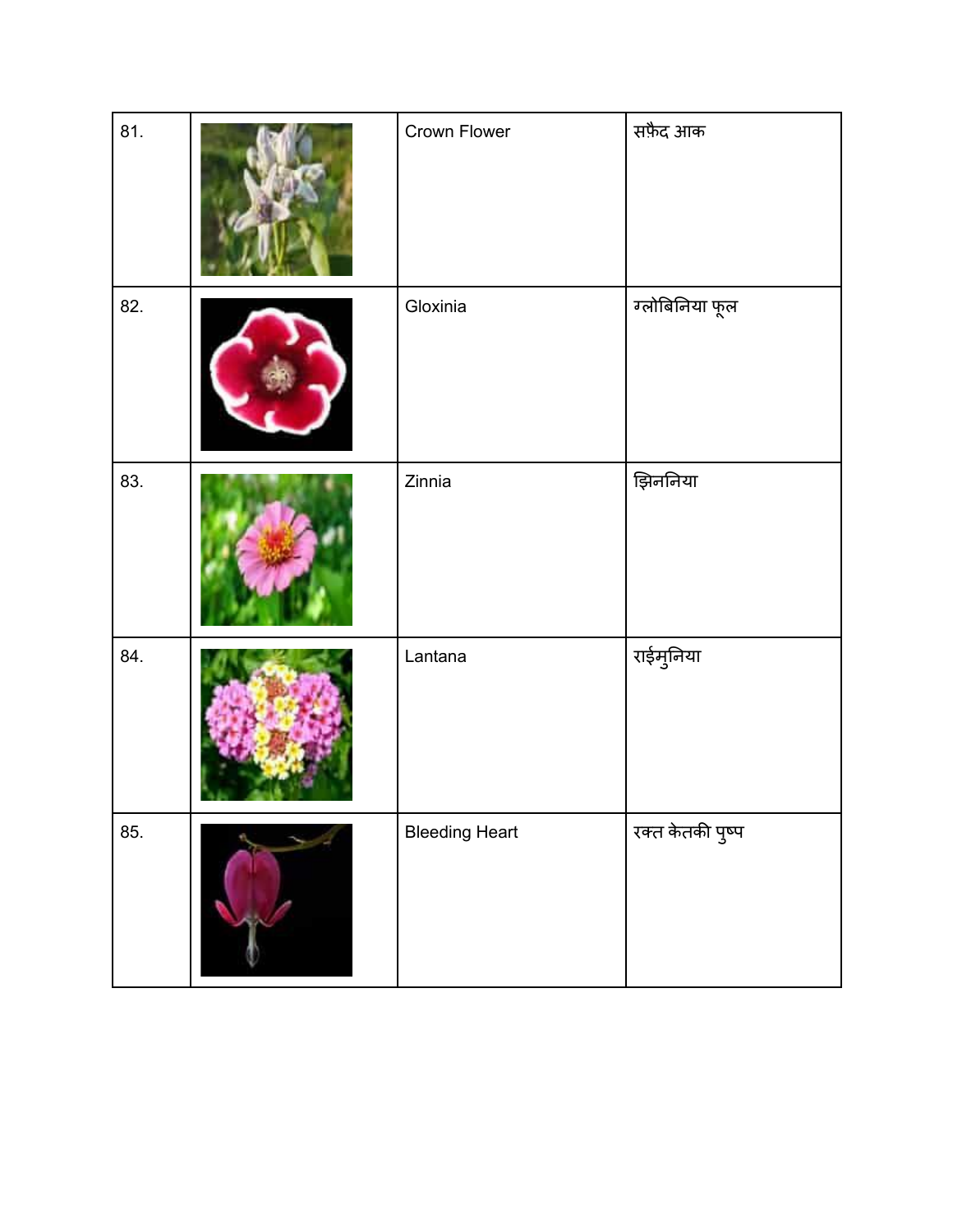| 86. | <b>Burr Mallow Flower</b> | बिचता का फूल |
|-----|---------------------------|--------------|
| 87. | Golden Frangipani         | सोन चम्पा    |
| 88. | Cockscomb                 | मुर्गकेश     |
| 89. | Hyacinth                  | जलकुम्भी     |
| 90. | Aster                     | तारक पुष्प   |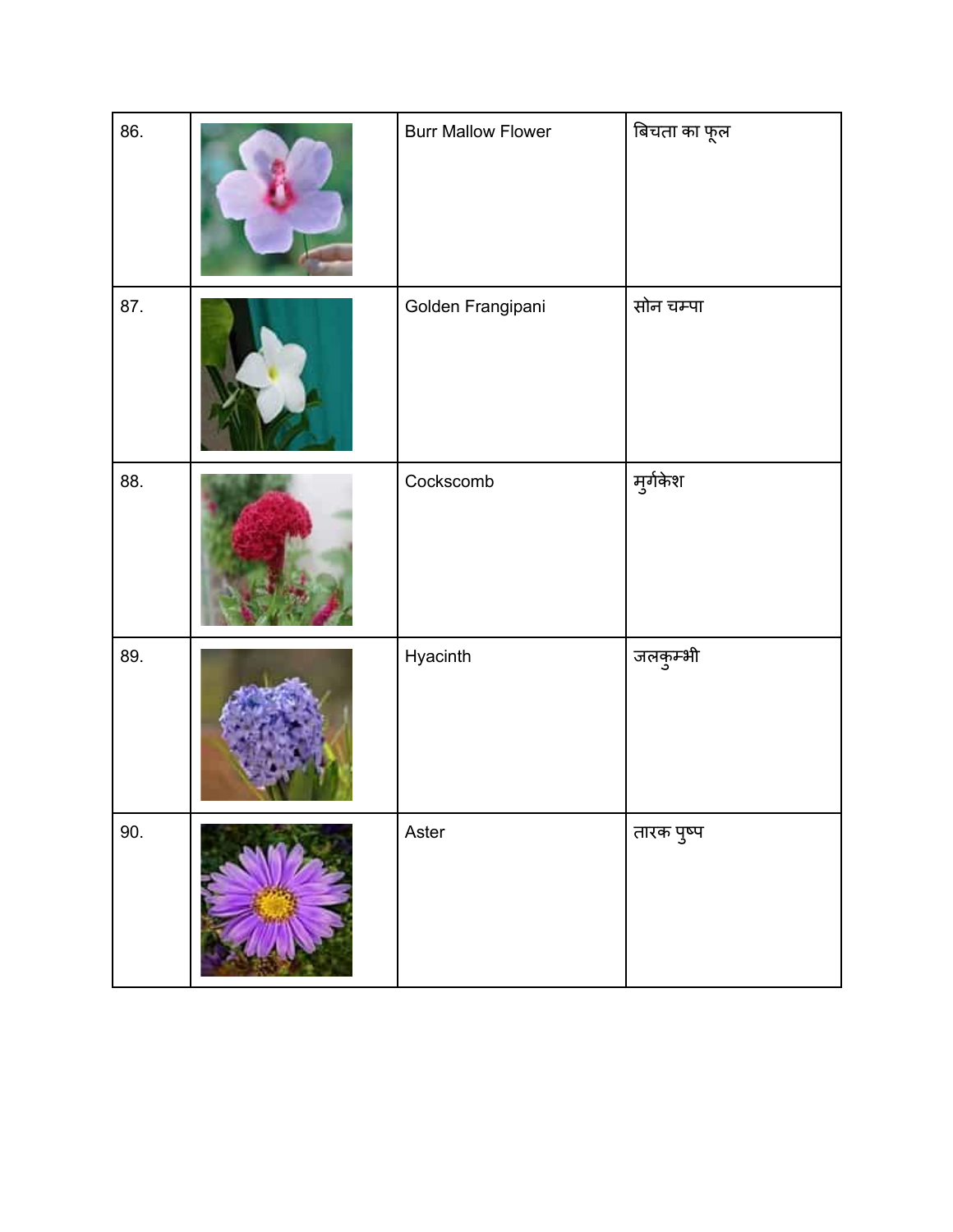| 91. | Jungle Geranium       | रूग्मिनी फूल |
|-----|-----------------------|--------------|
| 92. | Canna                 | देवकली       |
| 93. | Apricot Blossom       | खुबानी फूल   |
| 94. | SnowDrop              | गुलचाँदनी    |
| 95. | <b>Purple Passion</b> | झुमका लता    |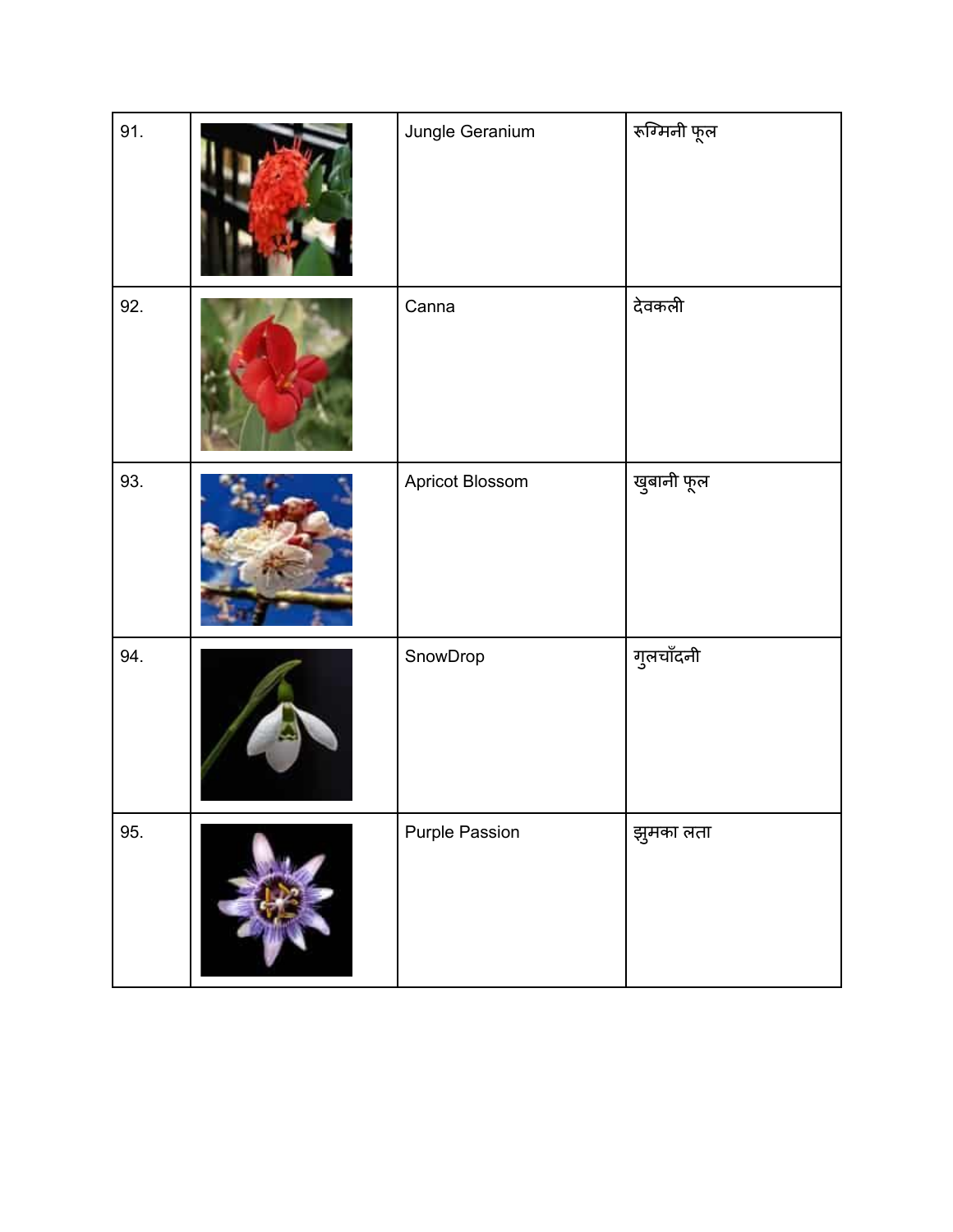| 96.  | Coneflower        | शंख पुष्प   |
|------|-------------------|-------------|
| 97.  | <b>Tiger Lily</b> | टाइगर लिली  |
| 98.  | Dahlia            | डहेलिया     |
| 99.  | <b>Blood Lily</b> | हेमंतस फूल  |
| 100. | Magnolia          | स्वर्ण चंपा |